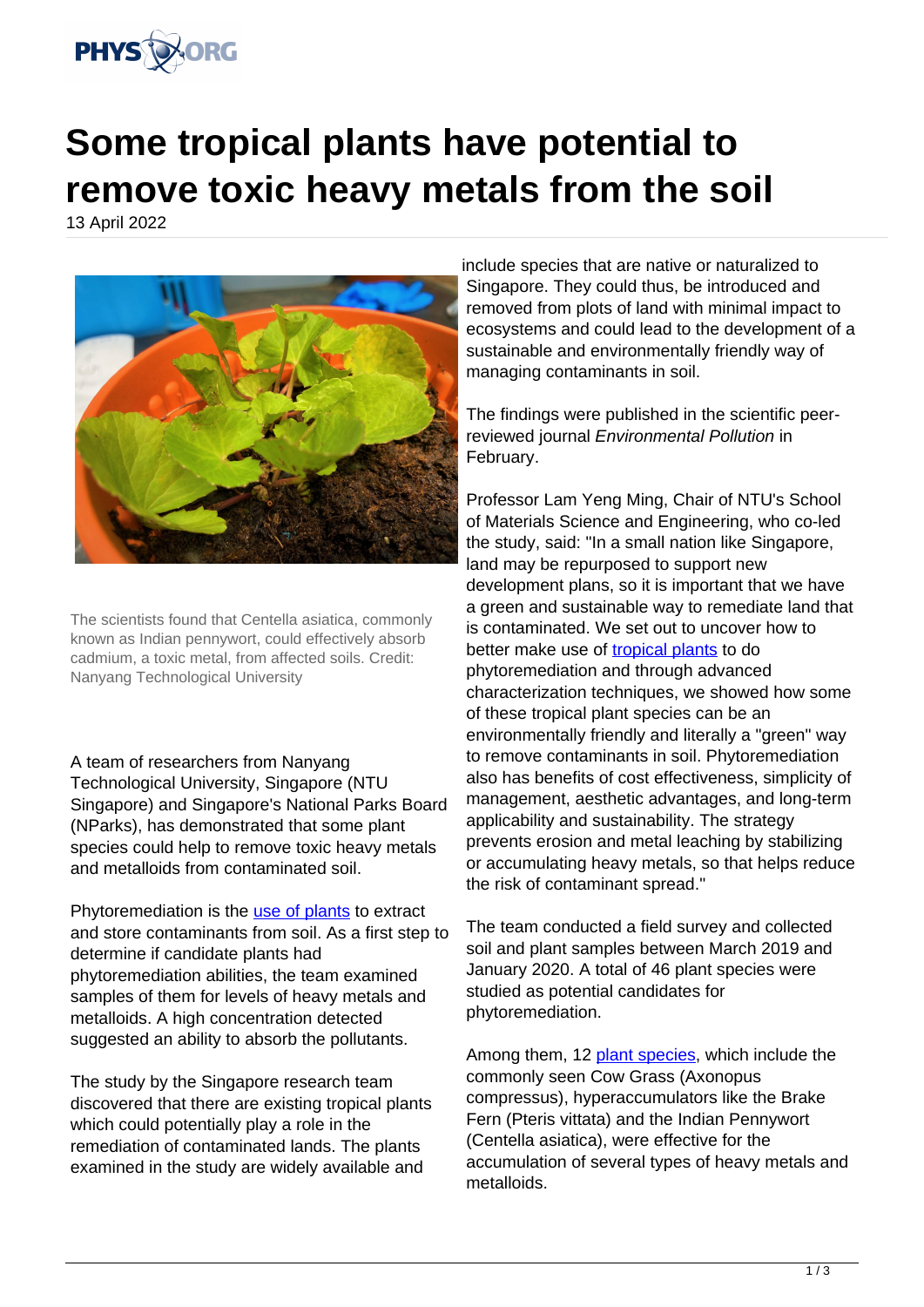

metals and metalloids that are potentially toxic to humans and animals, such as cadmium, arsenic, lead, and chromium. They occur naturally in soils, but rarely at [toxic levels](https://phys.org/tags/toxic+levels/). However, they can accumulate and reach higher levels over a long period of time, as heavy metal particles from air pollution (e.g. vehicle emissions, construction activities) tend to accumulate and remain in the top layers of soil.

Other factors that could result in high levels of heavy metals in soil include the use of synthetic products such as pesticides, paints, batteries, industrial waste, and land application of industrial or fertility. These methods also run a high risk of domestic sludge.

To assess whether the levels of heavy metal were dangerous, the team used the Dutch Standard, which provides values for the acceptable threshold of environmental pollutants in soils. This mode of assessment has also been adopted by Singapore's government agencies.

Associate Professor Tan Swee Ngin, from the Academic Group of Natural Sciences and Science Education at NTU's National Institute of Education, who was the study's co-author, said: "Our results revealed there were regions where levels of heavy metals and metalloids were relatively high and could affect the environment and the health of flora and fauna in Singapore. This would call for preventive actions, such as our method of using plants to remove these toxic materials, to be employed to minimize heavy metal contamination."

The NParks researchers involved in the study are from its Centre for Urban Greenery and Ecology. They include Dr. Subhadip Ghosh, Senior Researcher and Mr. Mohamed Lokman Mohd Yusof, Senior Research Executive.

The development of this plant-based solution to improve soil quality is part of the University's efforts to mitigate our impact on the environment, that is aligned with the NTU 2025 strategic plan, which aims to develop sustainable solutions to address some of humanity's pressing grand challenges.

## The elements investigated in the study were heavy **environmentally friendly methods**

Phytoremediation could serve as a more environmentally friendly alternative to existing industrial options to remove the heavy metals from polluted soil, which include methods such as soil washing and acid leaching. These methods can be costly and may utilize harsh chemicals to remove pollutants from soil.

Heavy machinery to conduct excavation and transportation of soil is also usually required in such processes and these procedures may negatively affect the environment by affecting soil health and exposing humans or animals to the heavy metals.

However, phytoremediation is a slow and long-term commitment and requires prudent management in the removal and disposal of the contaminated plant samples. Using different types of efficient plants to carry out phytoremediation in polluted soils, and with enough growth cycles through repeated planting, can ultimately lead to reductions in the level of heavy metals and metalloids in the [soil.](https://phys.org/tags/soil/)

The joint research team is currently testing the plants on plots of land in Singapore that have high concentrations of heavy metals to better determine the effectiveness of the plants in an urban setting.

They are also testing the usage of other inorganic particles that are incorporated into plants and that can both help in the plant growth and improve the uptake of these contaminants by the plants. This will reduce the time taken for the absorption of the [heavy metals](https://phys.org/tags/heavy+metals/) and hence speed up the remediation time.

 **More information:** Yamin Wang et al, Assessment of heavy metal and metalloid levels and screening potential of tropical plant species for phytoremediation in Singapore, Environmental Pollution (2021). [DOI:](https://dx.doi.org/10.1016/j.envpol.2021.118681)

[10.1016/j.envpol.2021.118681](https://dx.doi.org/10.1016/j.envpol.2021.118681)

Provided by Nanyang Technological University

## **Team's findings expand potential of**